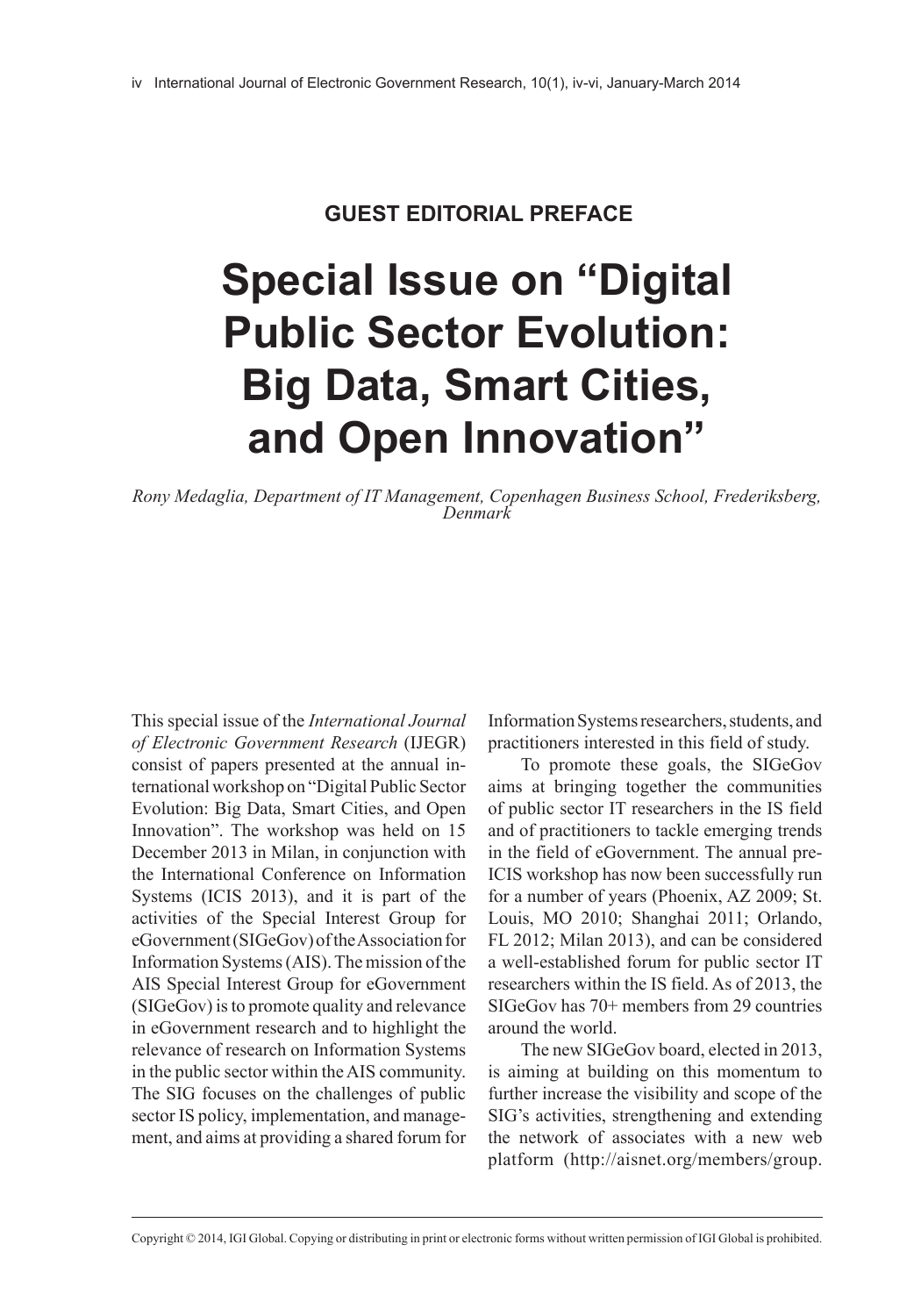[aspx?id=89758](http://aisnet.org/members/group.aspx?id=89758)), and stimulating practitioner involvement in the network, e.g. by organizing a new workshop event on "Rethinking Information Systems in the Public Sector: Bridging Academia and Public service", to be held for the first time in conjunction with the European Conference on Information Systems (ECIS), in June 2014.

The workshop in which the papers presented here were discussed focused on the theme of "Digital Public Sector Evolution: Big Data, Smart Cities, and Open Innovation". As increasing demands are put on actors involved in eGovernment policies and services (governmental agencies, companies, and NGOs), the digital public sector is faced with challenges related to making sense of increasing amounts of data, to governing complex metropolitan systems, and to opening up its information infrastructure to citizens. These developments in the public sector provide a number of key challenges that are to be addressed by the eGovernment researcher community, in terms of understanding influencing factors, assessing impacts, and drawing normative options and theoretical frameworks.

The theme of Big Data has quickly become pervasive in a wide range of public discourses, including the ones of government digital service provision, policy-making, and citizen engagement. This pervasiveness, however, risks to turn the concept into yet another buzzword that hinders, rather than helps, making sense of a real phenomenon with yet partially uncovered potential.

Directly linked to the issue of the massively increasing availability of data and data processing resources is the key question of openness. The challenges regarding the opening of datasets faced by public policy-makers vis-à-vis a wide range of stakeholders are manifold. On the one hand, there is an urging need to understand the implications of providing public access to data that so far has been confined within the public sector walls. We need to tackle the challenges of opening up government and to better understand implications of the multi-faceted concept of transparency on governance. On the other

hand, there is a clear link between openness and potential of innovation that needs to be unboxed. The thematic area of Open Innovation is therefore mainly concerned with identifying, investigating, and assessing the diverse perspectives on this concept.

In terms of concrete policy implementations, the strongest embodiment of these conceptual challenges can be found in the booming of Smart City initiatives. Within this phenomenon, we are witnessing a convergence of foci from diverse areas, such as e.g. digital urban planning, social media management, energy and transportation policies. These emerging phenomena, and the attempt to link them within shared policy frameworks, not only pose a huge number of research challenges, but also have the potential to redefine the very scope of what is traditionally considered the eGovernment area.

The five papers selected for this Special Issue are a sample of the ongoing research in the three thematic areas of Smart Cities, Big Data, and Open Innovation in eGovernment. All papers accepted for the workshop have been blind-reviewed by at least two reviewers, and the ones selected for this Special Issue have been subject to an additional screening and revision.

The article "*E-Government innovations and work transformations: Implications of the introduction of electronic tools in public government organizations*", by Esther Ruiz Ben and Tino Schuppan, investigates emerging attitudes of public government employees towards new forms of work with electronic tools, looking at the case of Electronic Record Systems (ERS) introduction in Germany. Ben and Schuppan aim at improving the understanding of the phases of innovation, and identify what particular problems are related to the resistance or support of the innovation.

The article "*Is Open Data enough? e-Governance challenges for Open Government*" by Gianluca Misuraca and Gianluigi Viscusi aims at critically unboxing the initiatives of Open Government at national level. Focusing on the cases of France and the UK, Misuraca and Viscusi provide an interpretive framework that highlights the importance of the relationship